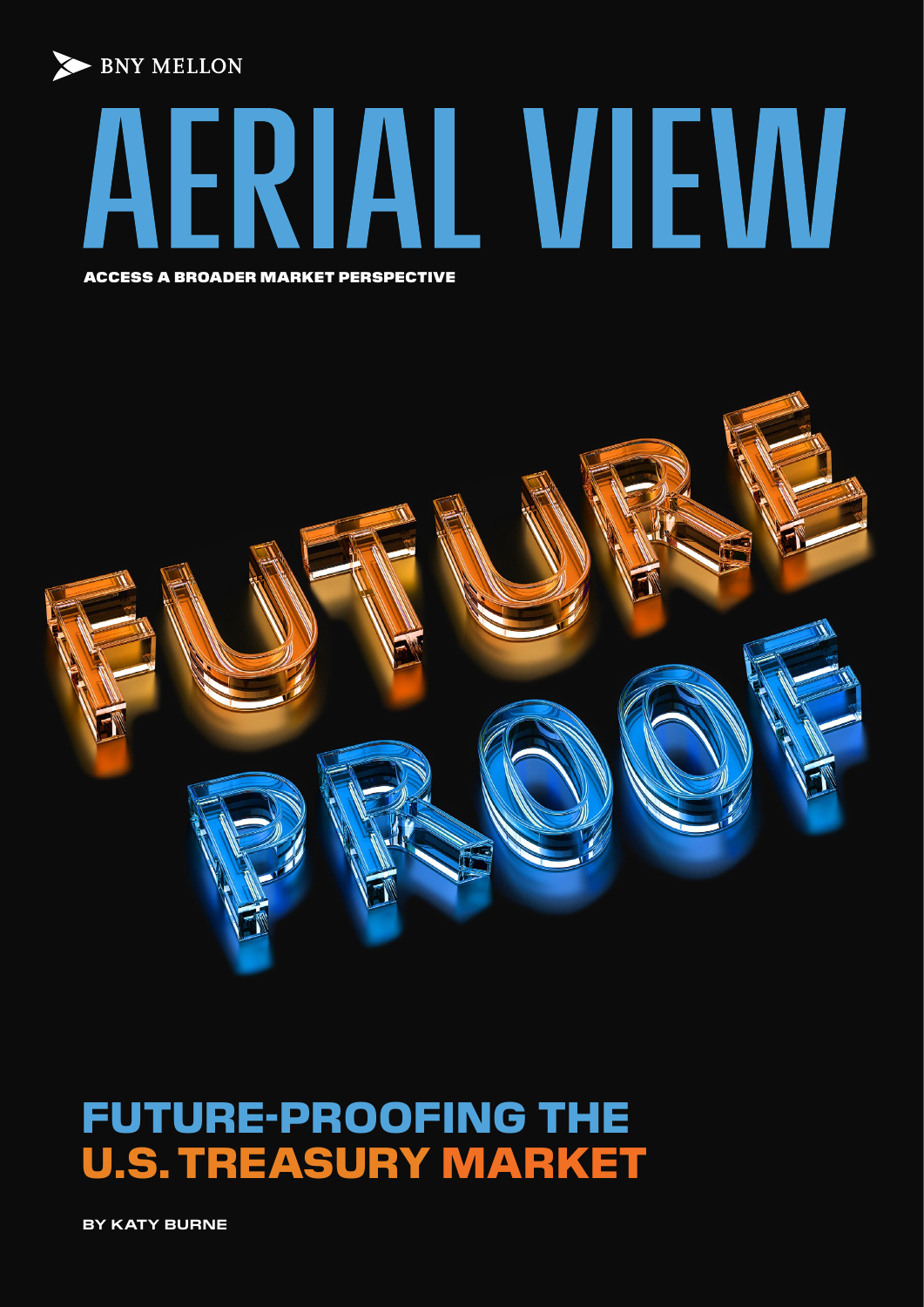# BY THE NUMBERS

## \$22.1 TR

size of U.S. Treasury market<sup>1</sup>

## \$4.2 TR

**the amount the Treasury market grew between March 31, 2020 and March 31, 20212**

## \$4.2 TR

**amount of government securities centrally cleared each day by FICC3**

## \$615 BN

**the average daily trading volume in U.S. Treasuries, year-to-date4**

## **\$500 BN**

**the daily cap on the U.S. Standing Repo Facility, across all counterparties5**

## \$300 BN

**the amount of U.S. Treasuries sold by foreign central banks6**

## \$192 BN

**the peak day for settlement fails in the pandemic7**

## \$120 BN

**the monthly amount of Fed asset purchases (Treasuries and mortgage bonds)8**

## 75%

**the percentage of Treasury cash trades that are uncleared9**

## 63%

**the percentage of uncleared Treasury repos, excluding uncleared bilateral trades10**

### SOURCES:

- 1. SIFMA
- 2. U.S. Treasury Department
- 3. DTCC
- 4. SIFMA, as of Oct.19, 2021
- 5. Federal Reserve
- 6. U.S. Treasury, March 2020
- 7. BNY Mellon, March 12, 2020
- 8. Federal Reserve
- 9. Futures Industry Association
- 10. Office of Financial Research,
- U.S. Repo Markets Data Release,
- as of September 10, 2021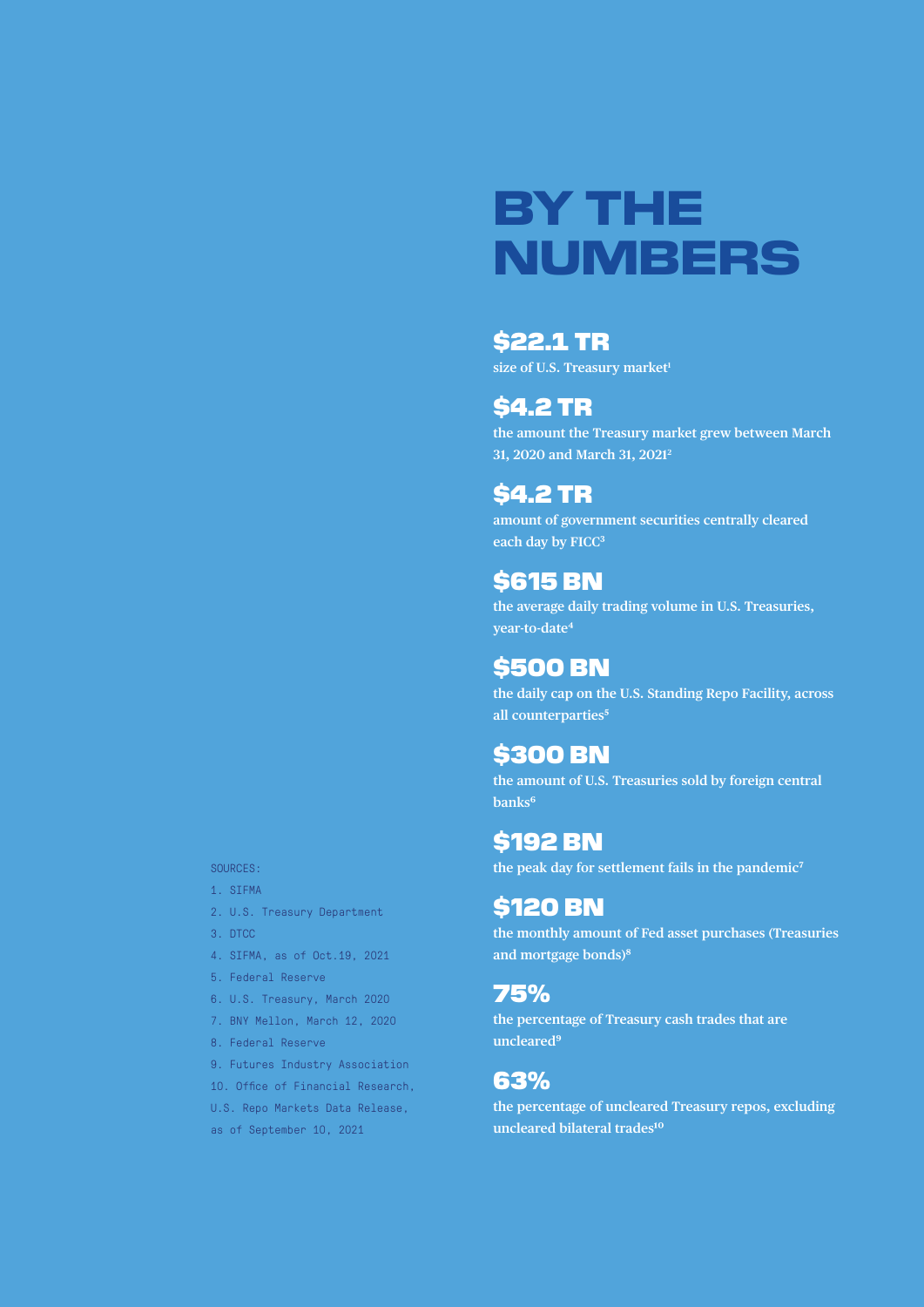THE PANDEMIC THREW THE SPOTLIGHT BACK ON PERCEIVED GAPS IN THE STRUCTURE OF THE U.S. TREASURY MARKET. SOME SAY THE MARKET'S INFRASTRUCTURE, AND THE FED'S ROLE IN IT, NEEDS TO CHANGE—AS PERHAPS DO BANKING REGULATIONS—TO FOSTER RESILIENCY.

### **BY KATY BURNE**

ecent stresses in U.S.<br>
Treasury trading have<br>
been incongruous with a<br>
market that holds itself out<br>
as the deepest and most liquid in the Treasury trading have been incongruous with a market that holds itself out world. For those trading in March 2020, it was surprising how the pandemic-induced panic threatened the integrity of even safe-haven government securities and how challenging it was to sell them.

That was just the latest episode exposing fault lines in the \$22 trillion Treasury market. Over the years, cracks have emerged as sophisticated technology platforms and high-frequency traders have contributed to faster flows. The size of the market has expanded, overwhelming the capacity of broker dealers to facilitate Treasury trading. And the Federal Reserve has increased its footprint by buying trillions of dollars of Treasuries and shoring up the market for repurchase agreements or "repos" backed by Treasury securities.

The prevailing view of academics, regulators and others tasked with understanding the latest liquidity shortages is that the Treasury market's infrastructure, and the Federal Reserve's role in it, needs to be reevaluated—as do regulations affecting the market. One idea is to broaden access to a new Fed backstop beyond primary dealers and banks. Another is to boost membership of an industry clearinghouse and increase the Fed's oversight of that utility. A third idea is to revisit leverage rules targeting banks to try to prevent them from gumming up markets and a fourth is to increase transparency.

Some consensus is emerging. The functions underpinning day-to-day Treasury settlements are not a cause for concern. But liquidity is increasingly liable to disappear during periods of stress, which is a worry at a time when the U.S. deficit is growing and when interest rates are expected to rise. Should investors lose faith in their ability to convert Treasuries to cash at reasonable prices, or get the securities they need for hedging, it could have

worrisome knock-on effects on securities prices worldwide and potentially the U.S. dollar as a reserve currency.

The industry needs to connect the risks of past events with proposed structural changes that could make the Treasury market more resilient in the future. As an institution that played a pivotal role in the first instance of U.S. government borrowing 200 years ago—and remains one of the principal infrastructure providers in the Treasury market today—BNY Mellon hopes to foster greater stability and better prepare the Treasury market for decades to come.

### **AN ABERRATION**

If market practitioners needed fuel to reignite the long-running debate over issues with the U.S. Treasury market, they found plenty of kindling in March 2020. At the onset of the COVID-19 pandemic, traders sold whatever they could to raise cash.

Before the Fed restored calm, it became unusually costly to sell aging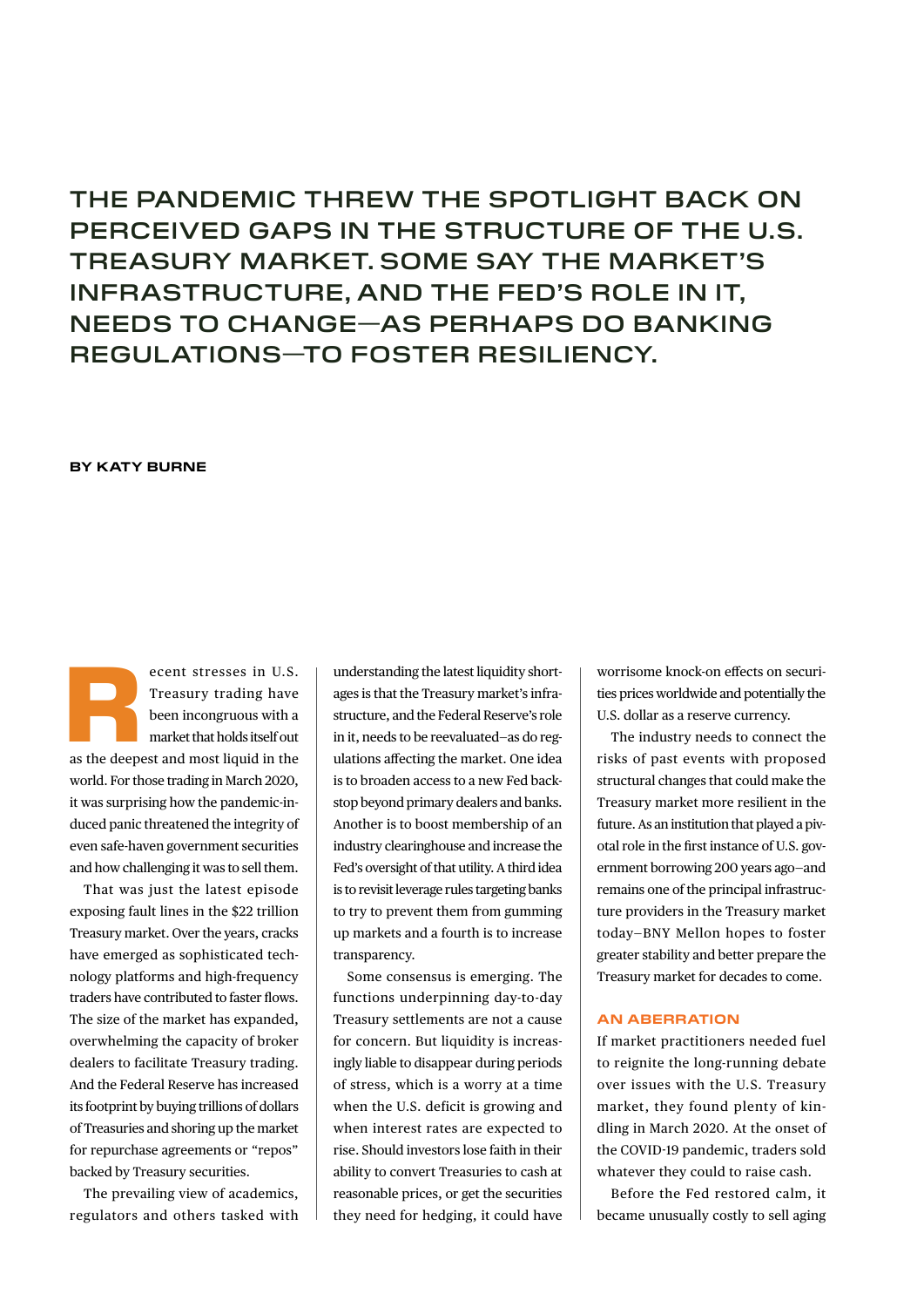## SPREAD OUT

Off-the-run Treasuries were harder to sell in the market meltdown than recently issued debt.



SOURCE: GAO ANALYSIS OF BLOOMBERG DATA Notes: On-the-run Treasury securities are those most recently auctioned. Off-the-runs were auctioned prior. A basis point is equal to 1/100th of the precent or 0.01 percent.

### FIGURE 1

"off-the-run" Treasuries in any meaningful size. Between February 26 and March 9, the benchmark 10-year Treasury yield fell 80 basis points to 0.55%, or 0.317% intraday, and then rose to 1.20% by March 18—a stark turnaround by historical standards (see Figure 1). Further out on the curve, the difference between where buyers were willing to buy 30-year Treasuries, and sellers sell them, was six times recent norms.

At times, some traders said it was easier to sell low-grade corporate debt than illiquid Treasuries. "We anticipated that risk assets like credit would see volatility amid a global health and economic crisis," said Brandon Rasmussen, head of fixed-income trading at Russell Investments, which had \$330 billion in assets under management as of June 30, 2021. "It was unusual that the risk-free market experienced a similar period of dislocation."

Dealers, who often buy and hold bonds on a temporary basis to facilitate client orders, were hamstrung in their ability to make markets because they became sensitive to the size of their balance sheets. Some principal trading firms shut off their automated price-quoting systems, preferring to price transactions manually—a sign that they preferred human intuition to algorithms during such extreme market moves.

The upheaval relaunched a debate about the Treasury market that began seven years ago, on October 15, 2014, when yields on the 10-year note traded in an abnormally wide range in a window of just 12 minutes. The 2015 joint staff report by U.S. government regulators that followed was the biggest review the Treasury market had seen since 1992. It covered many of the market's shortcomings, but few changes were made in the immediate aftermath.

The market for overnight repos has not been immune. In September 2019, rates on those trades spiked to more than 9% from previously prevailing levels around

2.3%, prompting a fresh debate about how to foster stability in Treasuries and reduce overreliance on the Fed.

What the market needs now is a package of measures that encourages broker dealers to facilitate secondary market trading using less of their own balance sheets while giving the Fed an option to bypass those middlemen, if needed, and still deliver cash or securities for funding—when and where they are needed. There are complexities to these measures, and some work has already started. But it will take more industry and inter-agency coordination, and time, to achieve meaningful impact.

Calls to address structural problems in the government bond market are coming at a critical juncture. Inflation is taking off just as the Fed is in discussions to reduce the pace of its monthly asset purchases and the effects of the COVID-19 pandemic are far from over. There is ample room for repeat liquidity crises in Treasuries, with the potential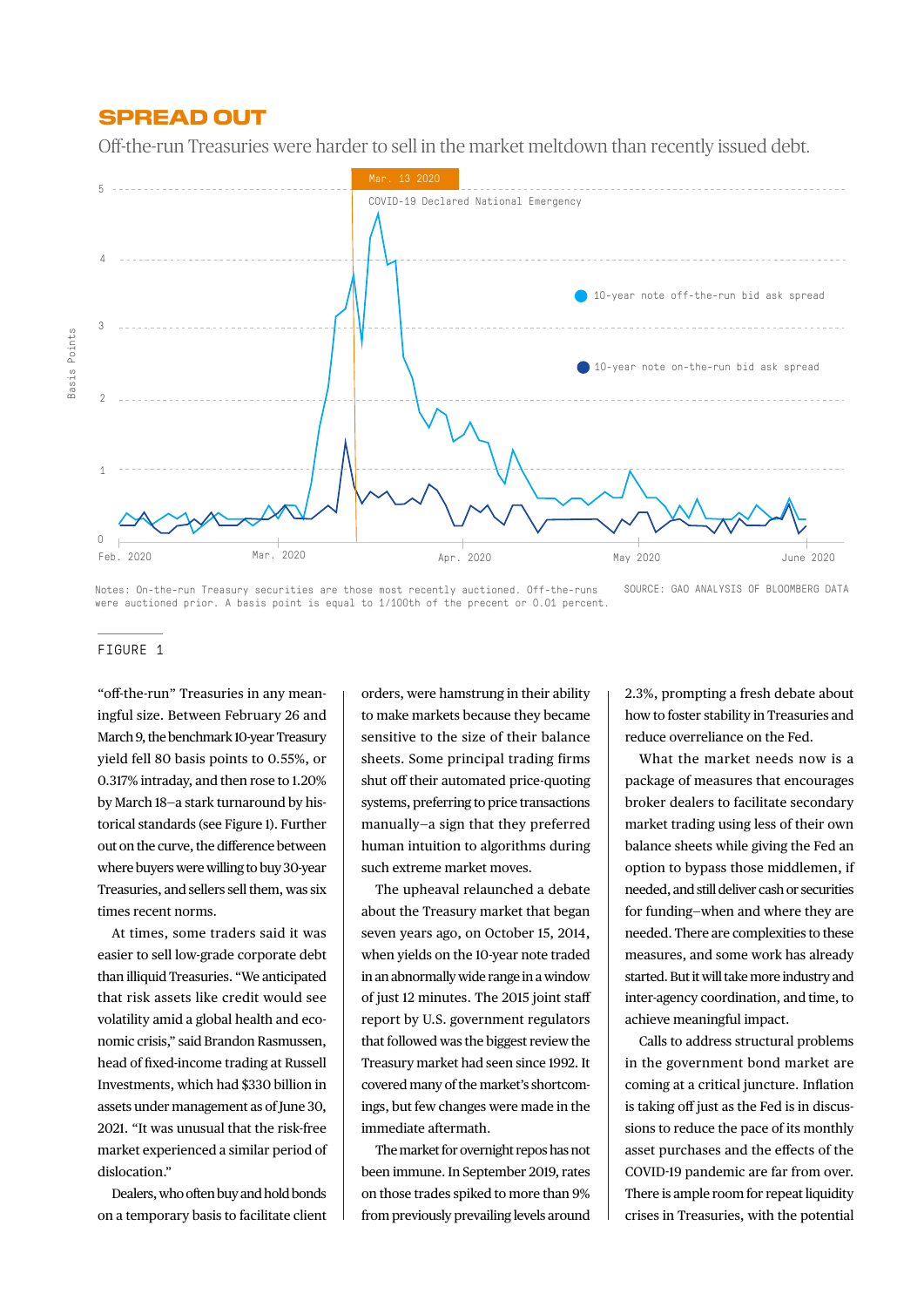## **"Eventually it will cost a lot more to finance the U.S. deficit. It would be better to restructure the current market."**

### **— DARRELL DUFFIE, STANFORD UNIVERSITY**

to dent market confidence.

"We are better prepared than we used to be, but we haven't dealt with the underlying problem," said Gennadiy Goldberg, senior U.S. rates strategist at TD Securities USA LLC. "Anything can happen tomorrow that's a Black Swan."

Treasuries are still bought and sold in over-the-counter markets, which are prone to freezing up. As the market has expanded, growing by more than \$4 trillion between March 2020 and March 2021 alone, average daily trading has not grown with it (see Figure 3). Investors are also still transacting with other investors through broker dealers, not in "allto-all" trading venues that are capable of matching anyone with anyone.

"As the crisis in 2020 showed us, access to liquidity needs to be at the top of the market's agenda," said Nichola Hunter, head of rates for MarketAxess, a trading platform operator that is planning to extend its existing all-to-all marketplace for credit to Treasuries in the first half of 2022.

For now, the market is helped by high demand for anything perceived to be a high-quality liquid asset and the government is not seen to be at imminent risk of defaulting. But Treasuries cannot continue to be a safe harbor if a large swath of liquidity providers step away when markets get too rocky.

"Eventually it will cost a lot more to finance the U.S. deficit. It would be better to restructure the current market,"

said Darrell Duffie, a Stanford University finance professor. A July paper by the Group of Thirty (G30) think tank was an initial blueprint of that plan, he added.

### **STANDING REPO AND STIGMA**

This year the Fed made permanent two of the backstops it used to quell the disturbance in early 2020, delivering on one of the pieces of architecture that commentators said was needed in a future stress event. Although that tool is now live, there is still room for enhancement.

The Fed's "Standing Repo Facility" (SRF) is designed to provide loans at fixed times each day so that firms don't have to conduct fire sales of Treasuries when they need cash. One of them is a backstop purely for foreign entities, which sold nearly \$300 billion of Treasuries in March 2020.

The domestic SRF lends cash to U.S. primary dealers and state or federally chartered commercial banks, with a minimum of \$30 billion in assets or \$5 billion in securities. It settles through a part of the market called "triparty," leveraging BNY Mellon's platform (see Figure 2). The loans are available every day at 1.30-1.45p.m.—although some have said the facility should be available on demand—leaving the discount window as the backstop for any late-afternoon funding emergencies.

BNY Mellon has had conversations

with 30 prospective banks regarding access to the SRF, said Brian Ruane, CEO of the bank's Government Securities Services Corp. and Clearance and Collateral Management business. All are early-stage discussions, and it is unclear how many firms will use it even though they meet the access criteria.

Separately, some media outlets have reported that SRF access may not be embedded as part of their liquidity assumptions for recovery and resolution planning and stress testing, in which case there could be a stigma attached to using the facility and demand may be muted. The Fed has said it expects to adjust the access criteria for the SRF to allow for a broader set of depository institutions to be counterparties, but no further guidance has been provided.

Since there can be negative connotations with borrowing from the discount window when the loans are made public, the SRF will use auctions instead—and even this may not be enough to negate the stigma. Auctions mean firms can compete for cash and they don't have to use the facility for last-resort funding emergencies. The daily cap on the facility is set at \$500 billion, very close to the maximum amount of Fed support provided in March 2020.

"Some people want to limit the footprint of the Fed, so what this cap is doing is saying it's only there for a stress event," said David Andolfatto,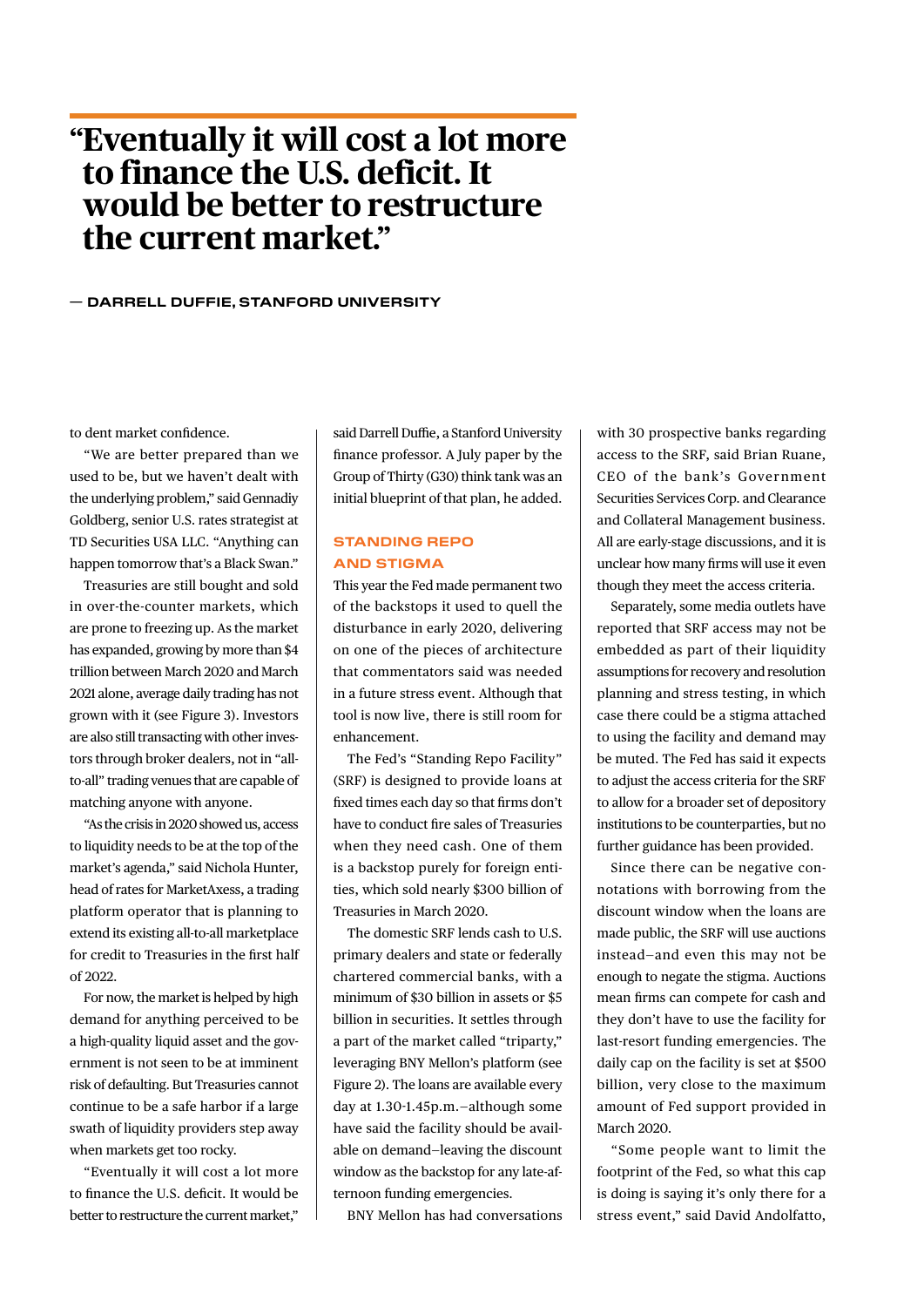## U.S. TREASURY MARKET ECOSYSTEM

Below are the workflows for BNY Mellon's settlement platform for cash Treasury and repo trades.





collateral (GC) program settles in AccessEdge.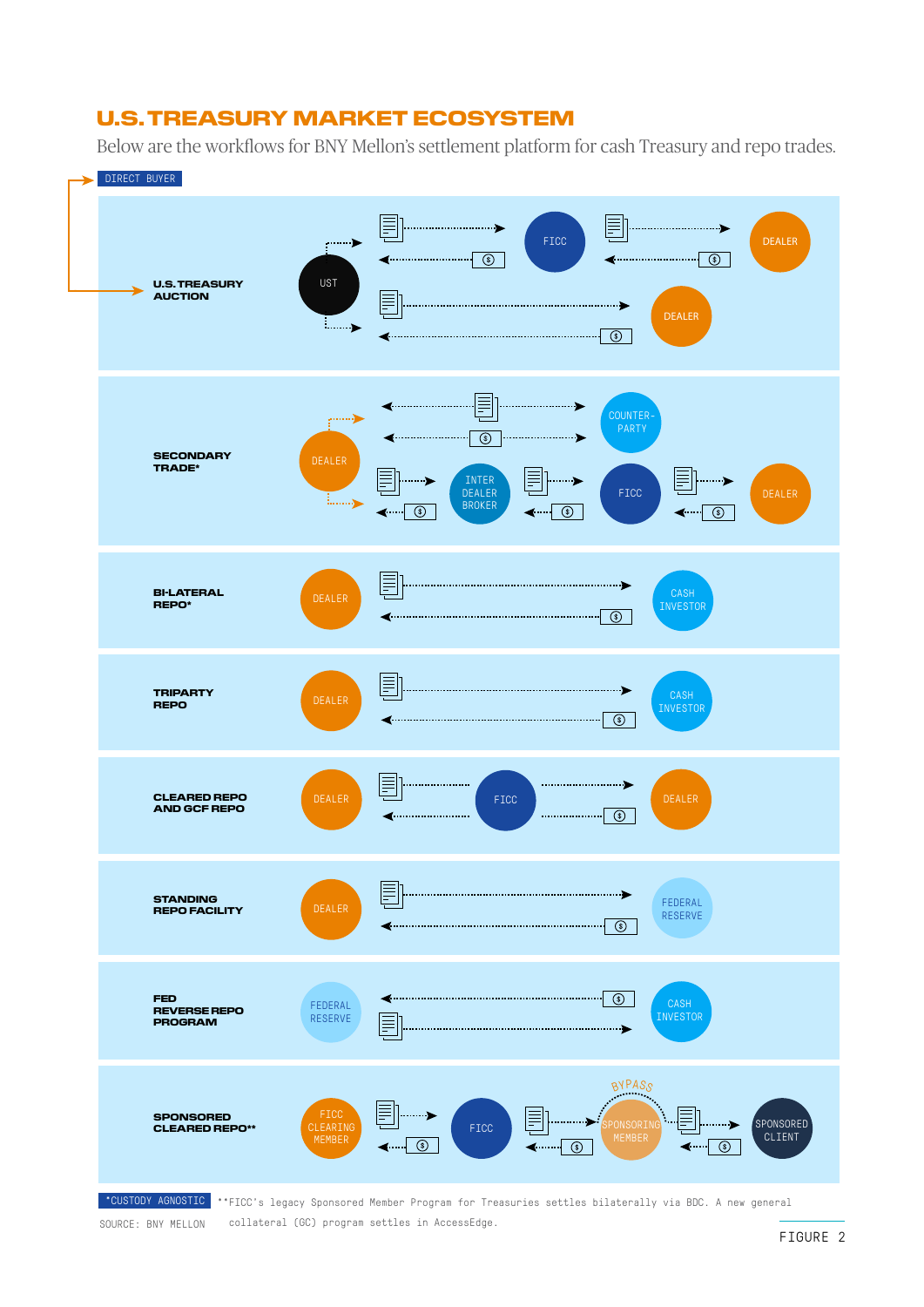## **"Our conversations with the PTF community continue, and we are engaging with them to see if there are additional tweaks we can make to clearing to better suit their business model."**

### **— LAURA KLIMPEL, DTCC**

senior vice president at the St. Louis Fed. "If such a facility had been made available in the spring of 2020, it would have gone a long way towards quelling the disruption."

There are calls to see SRF expanded beyond banks and primary dealers, to hedge funds, for example, since it currently falls short of recommendations by the G30 paper. The broader the facility's access, the less likely the next stress event ricochets around financial markets with dangerous aftershocks. Former New York Fed President William C. Dudley said in a September interview with BNY Mellon, "I think it would be better if it was broader—not just opened up to regulated institutions."

But access to the Fed's liquidity is only likely to be granted to regulated firms in good standing. Some have warned that expanding usage too far could be problematic if the facility is used too loosely. To prevent it being used in a business-as-usual scenario, the minimum bid rate of 25 basis points is well above standard overnight repo rates. Still, there is a risk that even that rate becomes attractive to lower-tier participants on a regular basis.

Another way for the Fed to broaden its reach with the facility would be having SRF transactions be centrally cleared. This would require the Fed and leveraged investors like hedge funds to get access to the main clearinghouse for Treasuries, which is Fixed

Income Clearing Corp. (FICC), a unit of Depository Trust & Clearing Corp.

To add the Fed as a clearinghouse member, FICC would need to find a way to allow the Fed to participate as an exempt member, but "without requiring the Fed to share in potential losses from defaults by FICC members," said Patrick Parkinson, a special advisor to the Bank Policy Institute and former director of bank supervision at the Fed.

The Fed already leverages BNY Mellon's triparty and clearing settlement platforms for its open market and monetary policy operations. It also maintains an account at FICC for settling transactions related to U.S. Treasury auctions when the debt is first issued.

In times, the Fed may expand its current borrower requirements for SRF, but currently the central bank has not provided any guidance that it is seeking to become a clearinghouse member or expand its repo facility to leveraged investors.

### **CLEARING IS NO PANACEA**

Many commentators say that the market would be safer, and more efficient, if more trades were routed to FICC, although central clearing alone could not resolve problems on days when sellers are selling into a one-way market with insufficient buyers.

A potential clearing mandate would not have to involve all market

participants to be beneficial. It could, for example, cover trades through interdealer broker (IDBs), where there is a broker dealer on one side who is clearing, and a principal trading firm on the other who is not.

Currently, most buyers and sellers use a one-to-one process known as "bilateral" settlement, which inserts an agent like BNY Mellon to exchange securities and cash simultaneously on demand. Central clearing is different: one, because the clearinghouse stands in between all participants to buffer their credit risks to one another, manage a potential default and reduce settlement fails; and two, because settlement times are more rigid.

Very few cash Treasury transactions are centrally cleared today, whereas in the derivatives market, roughly 76% of interest-rate swaps are cleared following regulations promulgated by the Dodd Frank financial law. Specifically, more than 75% of cash Treasury trades are uncleared, according to the Treasury Market Practices Group (TMPG), and 63% of Treasury repos were uncleared as of Sept. 10, according to the U.S. Office of Financial Research.

Using FICC for clearing offers important benefits but is costly. One is that two opposing trades can be offset and collapsed into a single risk position in a process called "netting". There are some reasons cash Treasury trades are conducted outside of the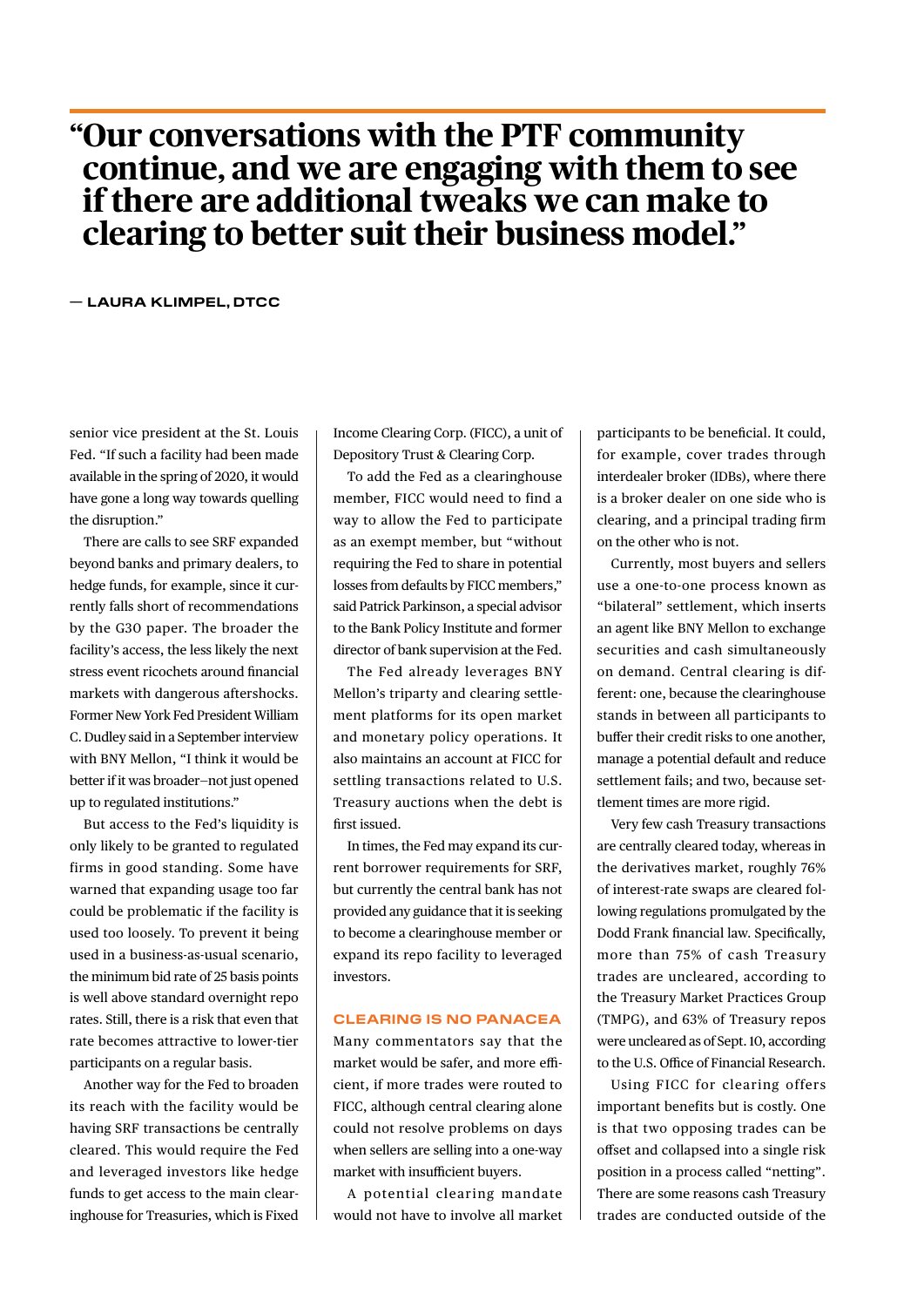## DECLINING TURNOVER

Average daily trading volumes in the U.S. Treasury market have fallen as the market has grown.



### SOURCE: SECURITIES INDUSTRY AND FINANCIAL MARKETS ASSOCIATION (SIFMA)

#### FIGURE 3

clearinghouse. But often the balance sheet relief they can get through netting at FICC allows them to facilitate more Treasury trading. Central clearing of cash Treasuries would have lowered dealers' gross settlement obligations by 60% in early 2020, according to a New York Fed paper.

One clearinghouse for Treasuries might produce the most netting benefits. Clearing through a single entity also potentially allows the Fed, and FICC, better oversight over a larger swath of the Treasury market.

Netting at FICC is limited today, however, in part because not everyone is a full-service member of the clearinghouse. There are cross-margining arrangements between Treasury futures trades cleared at the CME Group and cash Treasury trades cleared at FICC, but the companies are proposing to enhance those to improve the model itself and who can benefit from the arrangement—a move that is

subject to regulatory approval.

Some researchers have suggested shining a light on the responsibilities of FICC itself. In a July paper by the Futures Industry Association (FIA), principal trading firms said there are obstacles to FICC membership and that its margining practices are less than completely transparent.

"Our conversations with the PTF community continue, and we are engaging with them to see if there are additional tweaks we can make to clearing to better suit their business model, including considerations around cross-margining and high frequency trading," said Laura Klimpel, general manager of FICC.

Lou Crandall, chief economist at Wrightson ICAP, said the costs of clearing could be lowered if FICC was able to access funding at the SRF because the availability of a backstop might "reduce the cost of bringing a broader range of trades into

central clearing."

FICC's most recent efforts have encouraged more overnight repo clearing. The lynchpin of this effort is an arrangement allowing non-members to be sponsored in by FICC members. The counterparties agree their trade details, settle via an agent, and then instruct the agent to pass their trades over to FICC, before the agent steps out of the trade. As of October, there were 30 sponsoring members of FICC cleared repo and almost 2,000 sponsored entities, according to FICC.

Such sponsored repo arrangements actually date back to 2005 but are growing because they are helping dealers to continue brokering repos without using their balance sheets while allowing leveraged investors to sidestep the onerous responsibilities of FICC membership. The question is what can be done to encourage more dealers to sponsor Treasury repos into clearing, rather than conducting them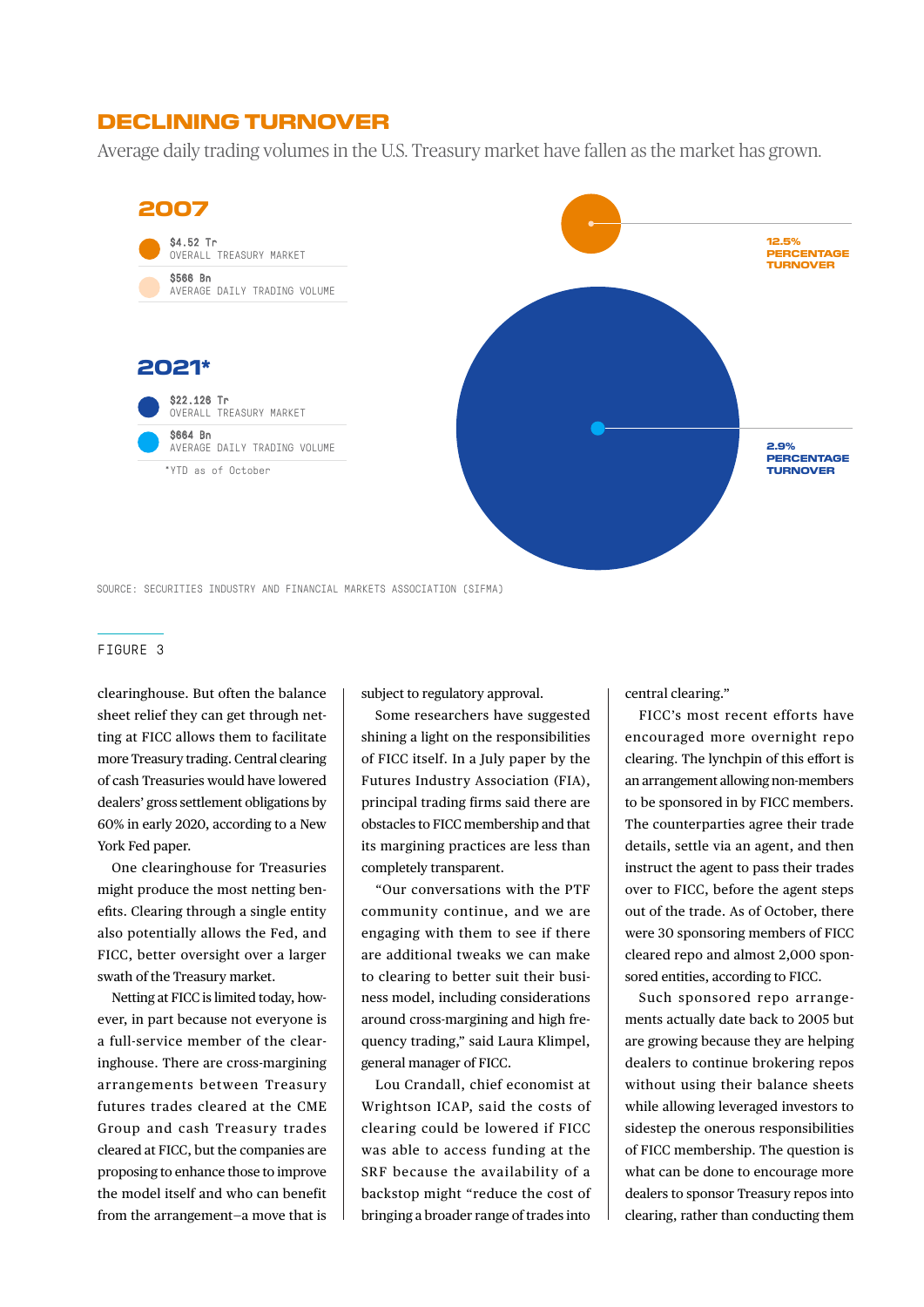### FIXING FAILS

Settlement fails peaked at \$192 bn in early 2020, with FICC cleared trades seeing fewer fails.



### FIGURE 4

bilaterally, as well as how to boost clearing of cash trades.

Another question is one of interagency oversight, given that more activity through FICC is likely. Its main regulator is the Securities and Exchange Commission but since it is designated as a systemically important financial market utility (SIFMU), it is also overseen by the Fed and the Financial Stability Oversight Council. Under Title VIII of Dodd Frank, financial market utility supervision was split between various agencies, so the SEC is the supervisory agency for FICC, but the Fed also has certain supervisory authority.

Sharing information between regulators should be easy but information-sharing agreements can take a long time. Parkinson said that cooperative oversight involving multiple agencies is a complex process that unavoidably slows the regulatory response to changing circumstances. "Market

participants can become frustrated because it's not clear to them how the interagency decision-making process works," he said.

An Interagency Working Group for Treasury market surveillance issued a joint report on November 8 saying it was examining recent volatility episodes and potential reforms, including the benefits of expanded central clearing and transparency.

### **RECALIBRATING RULES**

The most efficient way to fix liquidity in the Treasury market with the biggest payoff may also need to contemplate updates to current banking regulations. The G30, other think tanks and certain public sector officials say those rules are hampering banks' ability to facilitate trading.

Banks say it is the Supplementary Leverage Ratio (SLR) that is impeding their ability to act as middlemen because that rule counts cash and U.S.

Treasuries as just as risky as commercial loans. The New York Fed research team has written in the past that, "Regulation may also constrain dealer intermediation activity," although some banks are no longer SLR constrained.

The Fed, the Office of the Comptroller of the Currency and the Federal Deposit Insurance Corp. briefly changed the SLR in early 2020 to ease strains in the market, allowing Treasuries to be exempt from the SLR denominator calculations in the hope it would improve the ability of big dealers to make markets in government bonds. But that relief has since expired.

In March, the Fed said it would invite public comment on "several potential SLR modifications." Meanwhile, academics and policymakers have debated a permanent fix to the leverage ratios, for example by excluding reserves from leverage ratio calculations, and possibly Treasuries, Treasury repos and other borrowings from the Standing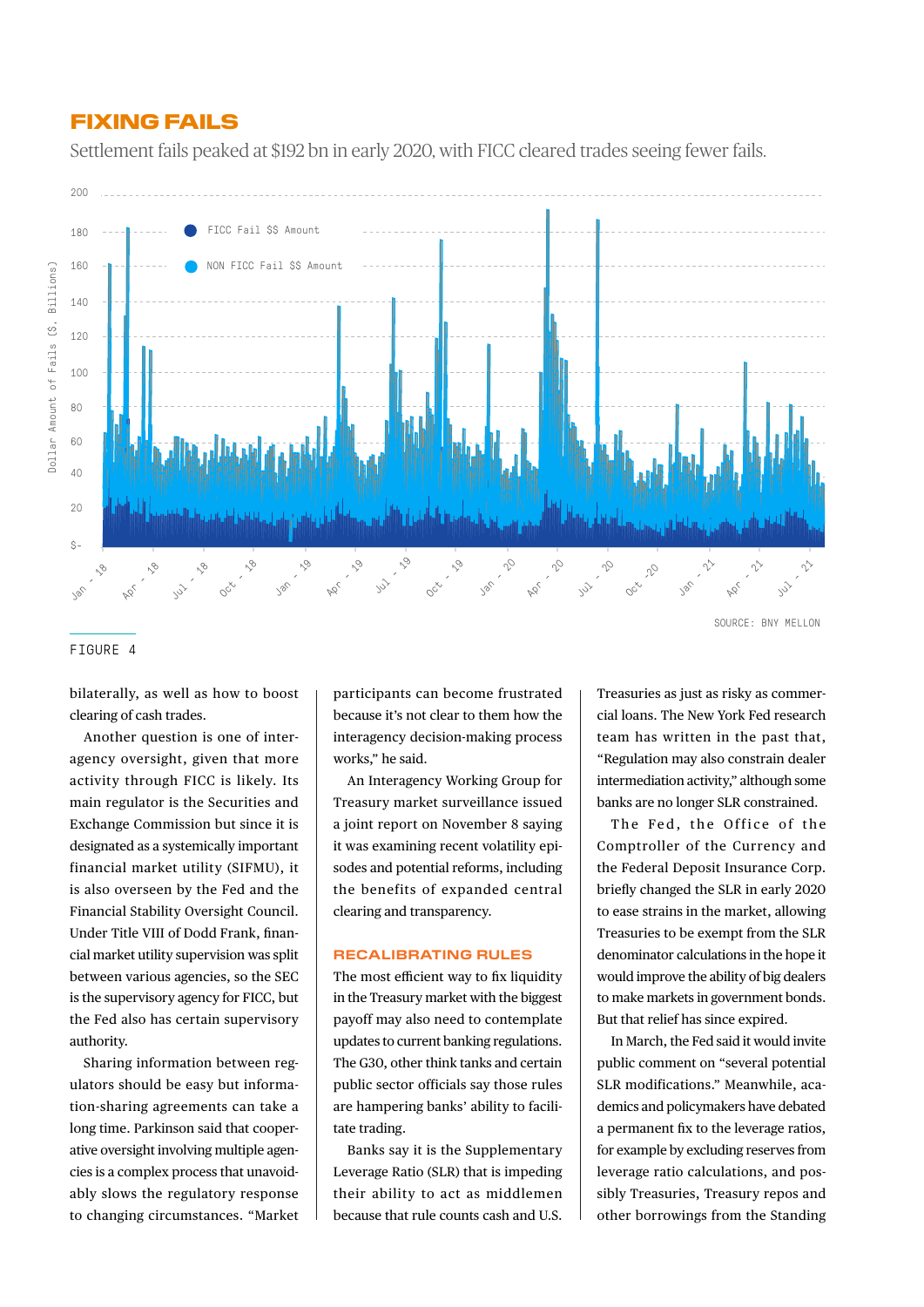### GROWING MISMATCH

The size of the Treasury market has far outpaced broker dealers' capacity to facilitate the trades.



SOURCE: BNY MELLON, FEDERAL RESERVE, U.S. TREASURY

#### FIGURE 5

Repo Facility under leverage ratio capital calculations.

As written, leverage ratios can be a "binding" capital constraint, meaning that banks must hold the same amount of additional capital whether they are holding super-safe central bank deposits, Treasuries or riskier debt. Former Fed official and current Under Secretary of the Treasury for Domestic Finance, Nellie Liang, and Parkinson wrote in a report for the Brookings Institution that reserves at the central bank should be "permanently excluded" from the SLR "because they are riskless" but not Treasuries or Treasury repos because they "have interest rate risk."

Other jurisdictions and regulators have adopted their own recalibrations. The U.K. just made the recommendation to raise its SLR from 3% to 3.25% while excluding claims on central banks from the leverage ratio.

Fixing leverage ratios is not likely

any time soon in part because of the intersection with other banking regulations, the politics of doing so, and the changeover in bank regulators and Fed governors. A fix would also require all three agencies to effect a change at the bank level: the Fed, the OCC and the FDIC.

In a November press conference, Fed Chair Jerome Powell said the central bank was looking at "ways we can address liquidity issues through that channel" of SLR regulation. No public quantitative impact assessment has been conducted so far, however, and regulators may need to ensure that together, changes to capital rules are capital neutral in the aggregate.

"Fixing the leverage requirement is probably the biggest thing that can be done" along with the psychological benefit of having the SRF to increase confidence in the market, said Bill Nelson, chief economist at the Bank Policy Institute.

### **DEARTH OF DATA**

The fourth pillar in future-proofing the Treasury market may involve more price transparency. Today, government regulators are collecting data on secondary market cash Treasury trades from broker dealers and reporting it to the Trade Reporting and Compliance Engine of the Financial Industry Regulatory Authority (FINRA), more commonly known as "TRACE."

None of that cash Treasury trading information is publicly disseminated in real time, so a comprehensive data set is still not available without a delay. It is released weekly as aggregated volume data, for the prior week, going back to January 2019. There is also an incomplete data set on the repo market, because uncleared bilateral trades are still not reported. "There is a thicket of regulations and exemptions that needs to be cleared up," Duffie notes.

Having a more appropriate level of transparency may be an item on the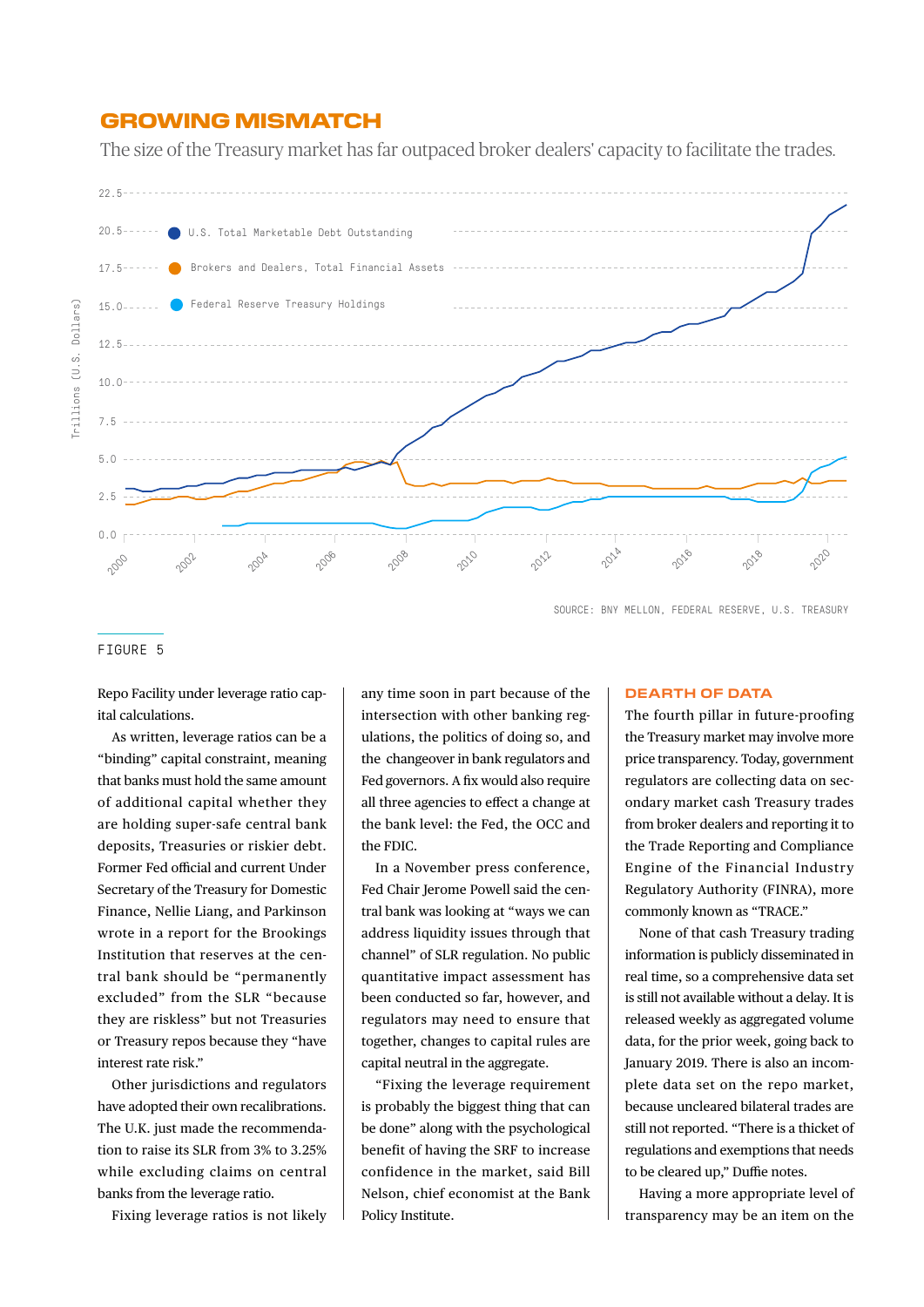## **"BNY Mellon stands ready to support the U.S. Treasury market and our clients—and to help convene further discussions around this important topic... Better liquidity is the route to stability."**

### **— BRIAN RUANE, BNY MELLON**

agenda of the SEC's new chairman, Gary Gensler. In 2015, then-SEC chair Mary Jo White questioned whether more data should be collected from Treasury trading venues after the October 2014 "flash rally" episode.

In January this year, the Fed invited public comment on a proposal to require certain depository institutions to report their Treasury and agency mortgage-backed securities trading. There is a delicate balance, however, between introducing sufficient market transparency to meet the expectations of regulators and carving into the already-thin spreads that make facilitating Treasury trading an attractive business. Publicly reported data could incur a small lag so that it supports the overall mission of transparency in being close to real time, but not so instantaneous that it hurts liquidity providers.

Resolving the current blind spot in Treasury data could help the market to assess whether more clearing would make sense. More data around principal trading firms and their algos would also be helpful as trading further migrates from the telephone to the screen; as volatile episodes become more frequent; and as settlement fails become an increasing focus for participants.

Volumes on FICC almost doubled between March and May 2020, while

settlement fails peaked at \$192 billion on March 12, 2020 (see Figure 4). BNY Mellon has teamed up with Google Cloud to forecast settlement fails hours ahead of the market closing time—and is now exploring a separate "round robin" pair-off service by itself to reduce fails further.

### **RESTORING CONFIDENCE**

Whatever the outcome of discussions about perceived flaws in the Treasury market, the recent round of papers suggests there is a need to enhance the market's liquidity—and some momentum to do so. As it stands, one of the reasons the Treasury market stays healthy in normal times is because Fed operations are so central to its daily function. In extremely abnormal times, the market is not holding up all that well, even with those processes in place (see Figure 5).

Changing the model with more central clearing likely would have had a small positive impact on the stresses of March 2020, but not avoided them. The newly expanded Standing Repo Facility would likely have helped, too. But as each individual measure has a limited impact in isolation, there is a genuine question among some practitioners as to how to move forward—even with the G30 paper as a blueprint.

Some changes, like expanded central clearing, may need to be mandated by regulators. Finding a way for the Fed to interact with the market through FICC, on the other hand, may be the simplest and the most effective immediate change. The challenge will be the coordination efforts of implementing such changes and the time this may take. It remains unclear whether the right sort of package will materialize in time for the next liquidity crisis—especially if there is insufficient regulatory or political will.

With calls for market improvements and no silver bullet, a package of well-thought-out solutions has a higher chance of having a material impact in the next stress event. "BNY Mellon stands ready to support the U.S. Treasury market and our clients—and to help convene further discussions around this important topic," says Ruane. "Better liquidity is the route to stability." ●

*Katy Burne is Editor-in-Chief of Aerial View Magazine in New York. Questions or Comments? Write to Kevin.Reinert@bnymellon.com in Clearance and Collateral Management; Kieran.Lynch@bnymellon.com for BNY Mellon Markets; or reach out to your usual relationship manager.*